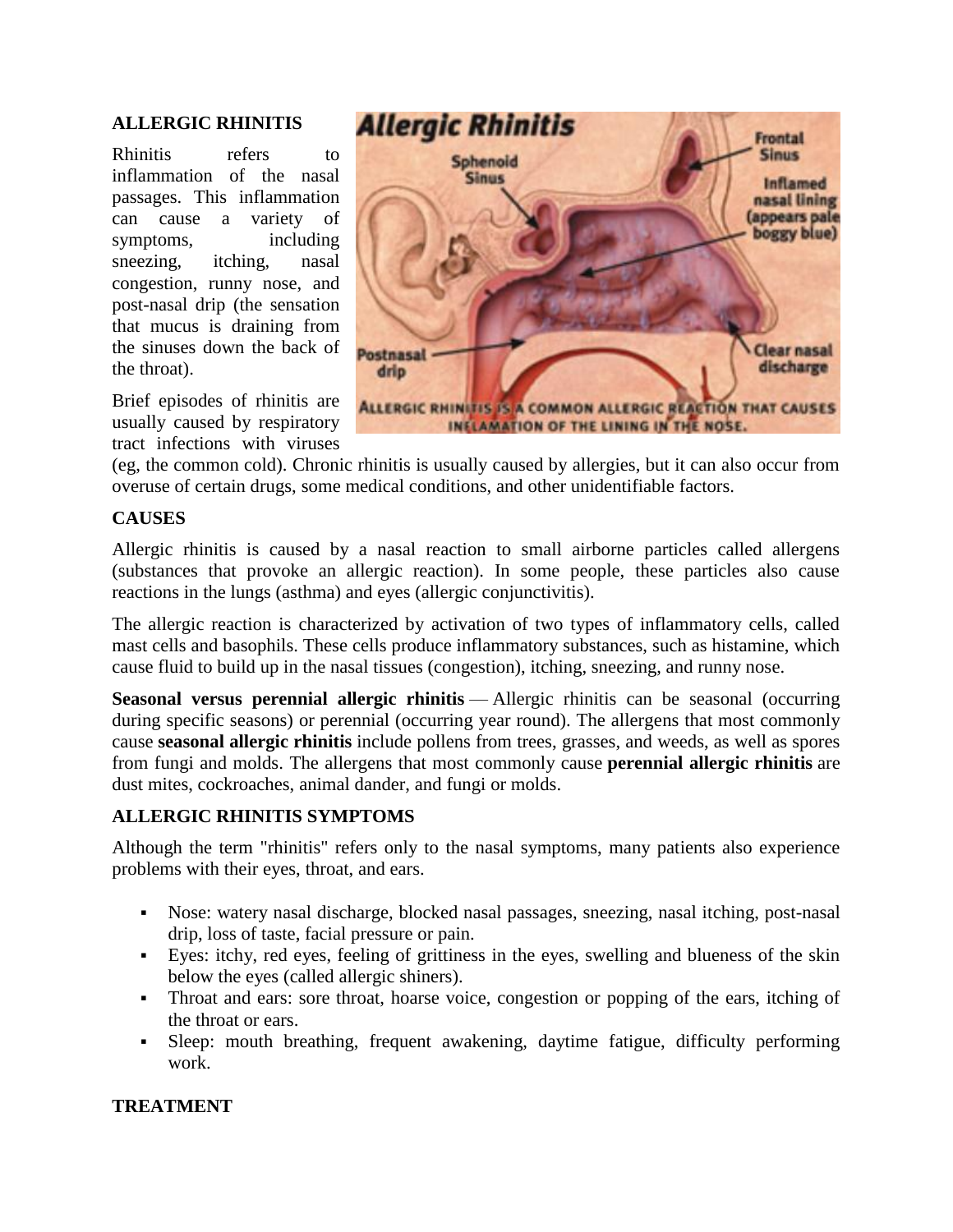The management of allergic rhinitis consists of the following 3 major treatment strategies:

- Environmental control measures and allergen avoidance: These include keeping exposure to allergens such as pollen, dust mites, and mold to a minimum
- Pharmacologic management: Patients are often successfully treated with oral antihistamines, decongestants, or both; regular use of an intranasal steroid spray may be more appropriate for patients with chronic symptoms
- Immunotherapy: This treatment may be considered more strongly with severe disease, poor response to other management options, and the presence of comorbid conditions or complications; immunotherapy is often combined with pharmacotherapy and environmental control

| <b>Topical</b><br>nasal<br>antihistamines                                                                                                                                                                                                                                                                    | <b>Oral antihistamines</b>                                                                                                                                                                                                                                                                                            | <b>Topical intranasal steroids</b>                                                                                                                                                                                                                                                                                                                                                                                                                                                                                                                                 |
|--------------------------------------------------------------------------------------------------------------------------------------------------------------------------------------------------------------------------------------------------------------------------------------------------------------|-----------------------------------------------------------------------------------------------------------------------------------------------------------------------------------------------------------------------------------------------------------------------------------------------------------------------|--------------------------------------------------------------------------------------------------------------------------------------------------------------------------------------------------------------------------------------------------------------------------------------------------------------------------------------------------------------------------------------------------------------------------------------------------------------------------------------------------------------------------------------------------------------------|
| have<br>They<br>$\bullet$<br>superior effects to<br>oral<br>antihistamines for<br>rhinitis<br>symptoms, but do<br>not reduce<br>symptoms at other<br>sites, eg the eyes<br>They are fast-<br>$\bullet$<br>acting (less than<br>15 minutes) so are<br>a useful 'rescue'<br>Example<br>$\bullet$<br>Azelastine | Regular therapy is more<br>$\bullet$<br>than<br>effective<br>'as<br>required'<br>Their effect<br>is<br>$\bullet$<br>predominantly<br><sub>on</sub><br>neurally mediated<br>symptoms of<br>itch,<br>sneeze and rhinorrhea<br>Loratadine,<br>$\bullet$<br>desloratadine, cetirizine,<br>levocetirizine,<br>fexofenadine | are effective for all<br>They<br>$\bullet$<br>symptoms of allergic perennial<br>rhinitis, including nasal<br>obstruction, itching, sneezing<br>and watery rhinorrhoea.<br>Occasionally, intranasal steroids<br>may be associated with<br>unpleasant smell or taste or<br>drying of the nasal lining or<br>slight bleeding, which, if<br>recurrent, may necessitate<br>withdrawal of treatment.<br>Examples include fluticasone,<br>$\bullet$<br>mometasone, budesonide,<br>flunisolide, triamcinolone,<br>beclomethasone, fluticasone<br>furoate, and ciclesonide. |

**Nasal glucocorticoids** — Nasal glucocorticoids (steroids) delivered by a nasal spray are the first-line treatment for the symptoms of allergic rhinitis.

Some symptom relief may occur on the first day of therapy with nasal glucocorticoids, although their maximal effectiveness may not be noticeable for days to weeks. For this reason, nasal glucocorticoids are most effective when used regularly.

Steroids taken as a pill or inhaled into the lungs can have side effects, especially when taken for long periods of time. However, the doses used in nasal steroids are low and are NOT associated with these side effects.

**Allergy shots** — Allergy shots, also known as allergen immunotherapy, are injections given to reduce a person's sensitivity to allergens. Allergy shots are only available for common allergens, such as pollens, cat and dog dander, dust mites, and molds. The process of immunotherapy